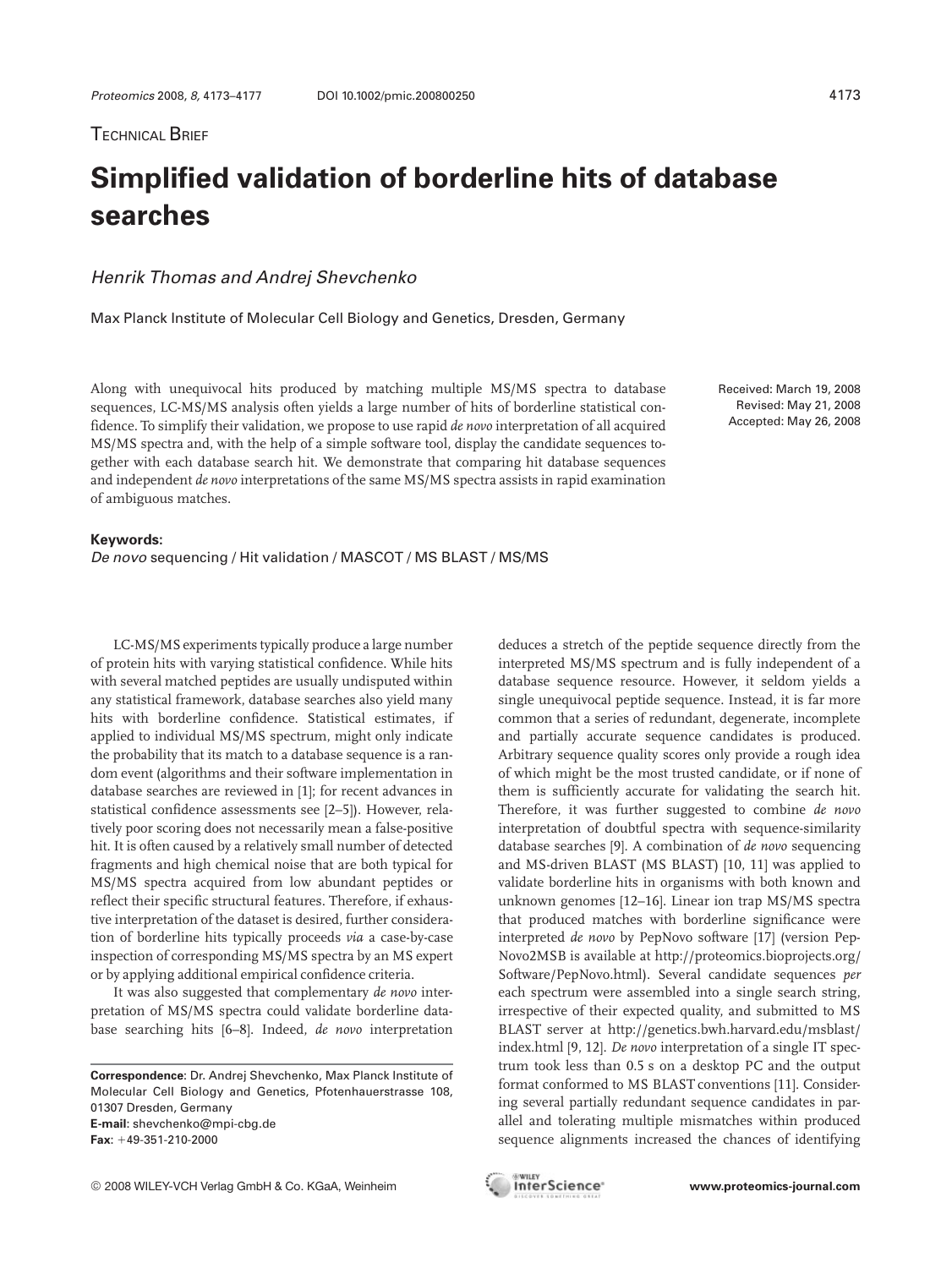### 4174 H. Thomas and A. Shevchenko Proteomics 2008, 8, 4173–4177

# A

### **Peptide View**

MS/MS Fragmentation of LTGQLSGWTSPK

Found in Q6NTP7 XENLA, LOC398139 protein. - Xenopus laevis (African clawed frog) PepNovo output Match to Ouery 49: 1274.391448 from 638.203000.2+) xl 12.3079.3079.2.dta 1274.41 3079.3079.2 9.8 -BLTGQLSGSVTSPK-BLTGGALSGSVTSPK-BLTGQLSGWTSPK-BLTGGALSGWTSPK

> charge PepNovo score best matching sequence

mass From data file D:\proc2\xl\xl 12.mgf

Click mouse within plot area to zoom in by factor of two about that point Or, Plot from | 100 to  $\boxed{1300}$  $\top_{\text{Da}}$ 

scan number



donoisotopic mass of neutral peptide Mr (calc): 1273.67 Fixed modifications: Carbamidomethyl (C) Tons Score: 62 Expect: 0.012

# B

Pentide View

MS/MS Fragmentation of INTLOARWMMDPK Found in Q922R9\_MOUSE, Trap1 protein (Fragment). Mus musculus (Mouse).

Match to Query 209: 1575.411448 from(788.713000,2+)  $\begin{array}{lcl}\texttt{x1\_09.4135.4135.2} & & 7.2\\ \texttt{x2\_09.4135.4135.2} & & 4135.4135.2\\ \texttt{-BINTOALWM-15.99MDPK-BLGTLOALWFM-15.99MDPK-BLGTLOALWFM-15.99MDPK-BLNTLOALWFM-15.99MDPK-BLGTLOALWFM-15.99MDPK-BLGTLOALWFM-15.99MDPK-BLGTLOALWFM-15.99MDFK-BLGTLOALWFM-15.99MDFK-BLGTLOALWFM-15.99MDFK-BLGTLOALWFM-15.99$ -BLGGTLGAALWFMDPK

#### From data file D:/proc2/xl/xl 09.mgf

Click mouse within plot area to zoom in by factor of two about that point Or, Plotfrom 200 to 1600 Dt

| $1000$<br>$+100$<br>g | ł<br>主日<br>$122 + 1$<br>w0(11)=*<br>15012214<br>enting<br><b>B-140</b><br>Ĭ<br>g<br>H | 彭    | ś<br>ĩ<br>5322.<br><br>÷<br>٥ |       |
|-----------------------|---------------------------------------------------------------------------------------|------|-------------------------------|-------|
|                       |                                                                                       | tion | 10                            | 1,400 |



119 : Oxidation (M)<br>Tems Score: 27 Expect: 32

source peptide sequences and compensated for several minor *de novo*-sequencing inaccuracies [12]. Statistical confidence of MS BLAST hits was determined using an alternative scoring scheme that did not rely upon *E-*values or *p-*values of the high scoring segment pairs (HSPs) [11]. Being complementary to MASCOT scoring, it is fully independent of matching *m/z* of individual fragment ions to the ones pre-computed from the presumed peptide sequence. Because of their high speed, MS BLAST searches were always performed against a comprehensive (all species) database, which readily identified unanticipated protein contaminants originating from cell media,

protein expression host organisms, *etc.* In a series of computational experiments, MS BLAST identified more than 50% of *bona fide* source peptide sequences from MS/MS spectra, in which PepNovo was expected to determine at least six amino acid residues. While the statistical significance thresholds for single-peptide hits depends on the database size the proposed method was able to validate  $>70\%$  of borderline hits in searches against a comprehensive protein database [9, 12].

Although the validation procedure described in detail in [9] is simple, the examination of many borderline MASCOT hits remained tedious. Each time the operator needed to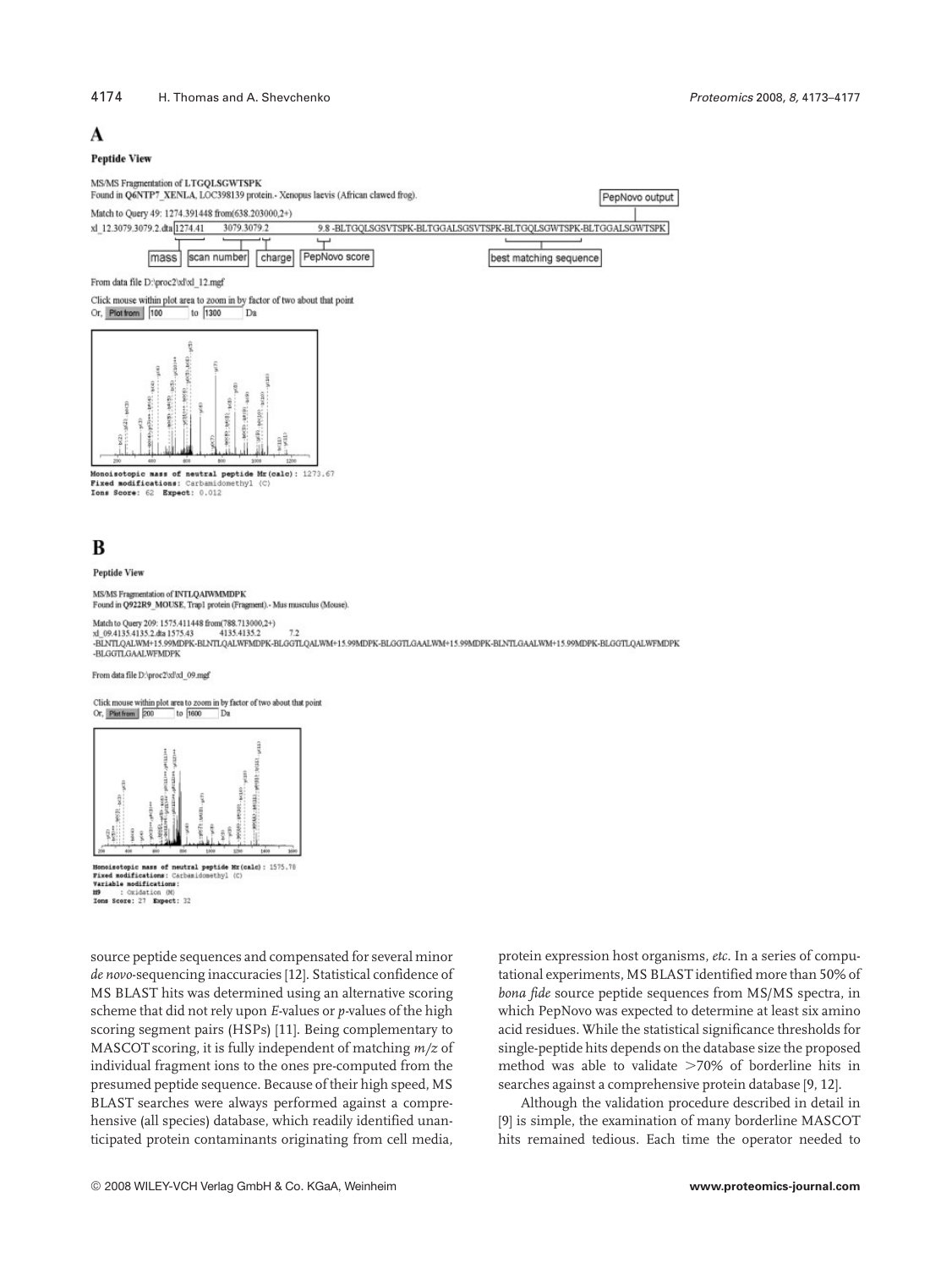# $\mathcal{C}$

### **Pentide View**

MS/MS Fragmentation of ILPEFGAGVKAGLR

Found in Q2SWU8 BURTA, Hypothetical protein. Burkholderia thailandensis (strain E264 / ATCC 700388 / DSM 13276 / CIP 1063

Match to Query 304: 1427.441448 from(714.728000,2+) 8227.8227.2 E2RIN verylong 8227 8227.2 dta 1427.46 9.4 -BXXALEEQLQQLR-ALEEQLQQLR-BXXALEEGALQQLR-ALEEGALQQLR-BXXALEEQLQGALR-BLSALEEQLGAQLR-BLSALEEQLGAGALR

From data file D:\proc\xE2RIN\_verylong.mg

Click mouse within plot area to zoom in by factor of two about that point Or, Platfrom 200  $\overline{1600}$ 



Monoisotopic mass of neutral peptide Mr(calc): 1426.83<br>Ions Score: 44 Expect: 0.75

## D

```
qi|119581085|qb|EAW60681.1| keratin 10 (epidermolytic hyperkeratosis;
               keratosis palmaris et plantaris), isoform CRA b [Homo sapiens]
          Length = 624Total Score: 69
                              \Omega130
                                                        260
                                                                     390
                                                                                  520
                                            \overline{1}\mathbf{I}\mathbf{I}1624
                               \overline{1}\overline{1}gi|119581085|gb|EAW60
Local hits (HSPs)
```
Score =  $69$  (36.4 bits) Identities =  $9/10$  (90%), Positives =  $10/10$  (100%) 16 ALEEQLQQLR 25 Query: ALEEOLOO+R

```
413 ALEEQLQQIR 422
Sbict:
```
Figure 1. Reporting de novo sequence candidates directly in Peptide View panels facilitates the validation of borderline hits. Searches were performed against a full MSDB database and the threshold score for statistically confident matching of a single peptide was equal to 55. Note that according to MS BLAST conventions, "-" spaces candidate sequences within the search string; B stands for a generic trypsin cleavage site (R or K amino acid residues); X stands for unidentified amino acid residue; M+15.99 stands for the residue of oxidized methionine [11, 12]. (A) Confident MASCOT hit (peptide ions score of 62, E-value of 0.012) that was unequivocally confirmed by de novo sequencing. (B) False negative match (peptide ions score of 27, E-value of 32) that was, however, confirmed by de novo sequencing, which produced a candidates sequence with one mismatched amino acid residue. (C) Borderline hit (peptide ions score of 44; E-value of 0.75) that looked ambiguous since the matched peptide sequence poorly corroborated de novo predictions. In this case, the search string was directly submitted to MS BLASTsearch, which revealed its significant similarity to the sequence of human keratin peptide (D). Confidence of MS BLAST hits was determined according to its scoring scheme [11].

select the questioned hits, identify relevant spectra in the MS/MS query, submit them to *de novo* sequencing, collect sequence candidates from the output file and then compare them to sequences of examined MASCOT hits.

Because of the speed of PepNovo, we found it more practical to attempt with *de novo* sequencing all acquired MS/MS spectra prior to MASCOT searches. To simplify further analysis, we used a software tool developed inhouse that wrote *de novo* sequence candidates directly into the title line of each MS/MS spectrum within MASCOT (.mgf) query. Upon completing the search, candidate sequences were displayed, together with the MASCOT results, on the same *Peptide View* page. They could be also viewed in a pop-up window containing the ranked list of peptide hits and it was easy to find out if other lower ranked MASCOT hits agreed better with the *de novo* predictions. If no meaningful similarity to any MASCOT assignments was apparent, all *de novo* candidates were selected for the MS BLAST search against a comprehensive nr database (regularly updated, currently comprises 3 295 137 protein-sequence entries). We found that this simple approach was useful in sorting out false positives,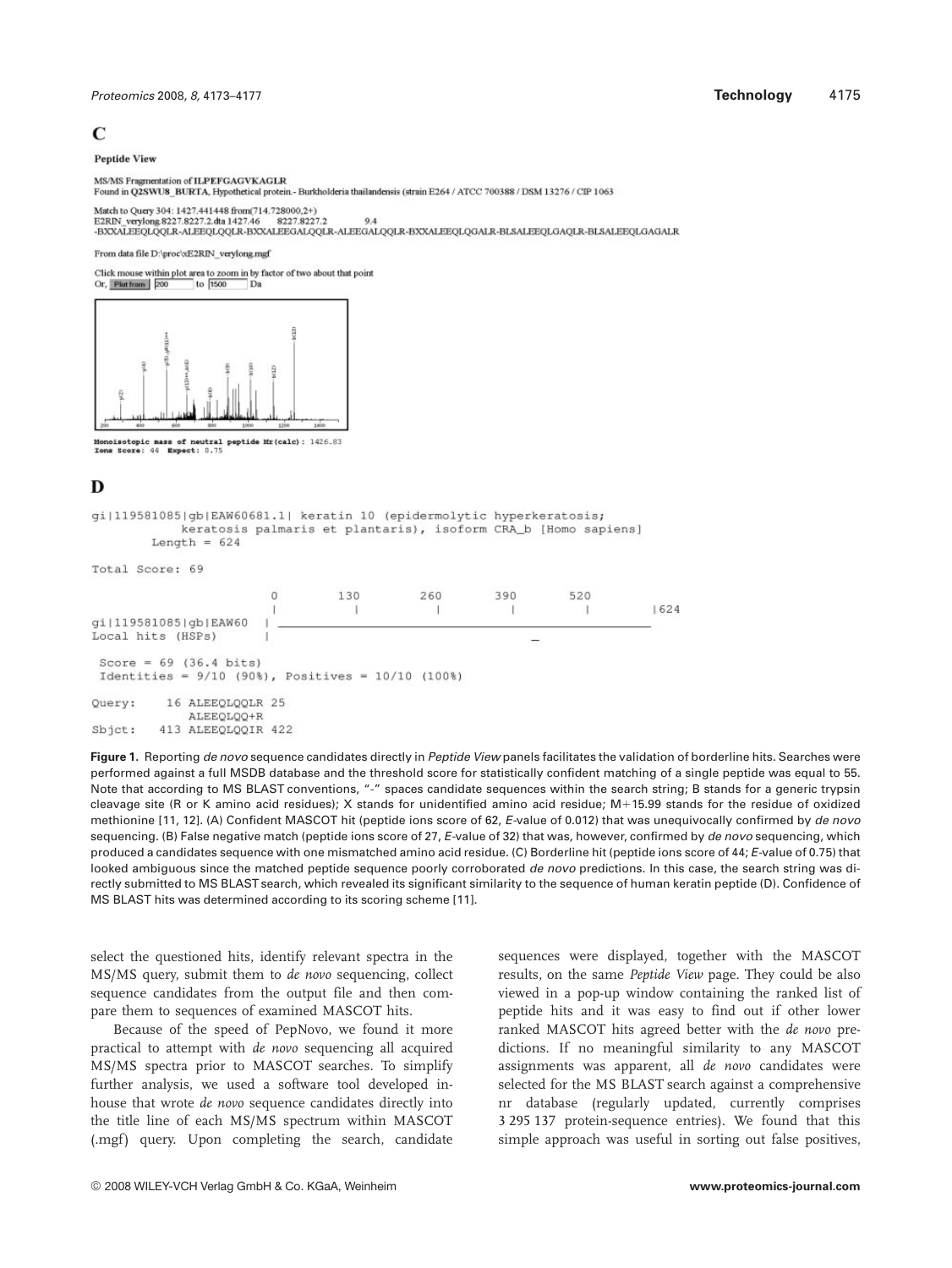### 4176 H. Thomas and A. Shevchenko Proteomics 2008, 8, 4173–4177

which were rather common when MASCOT searches were performed against species-restricted sequence databases (Fig. 1). The presented MS/MS spectra were acquired on a LTQ IT mass spectrometer (Thermo Fisher Scientific, Waltham, MA) coupled with Ultimate Plus nanoLC system (Dionex, Amsterdam, The Netherlands) as described in [12]. Raw files were converted to .mgf files using extract\_msn.exe and merge.pl scripts from Xcalibur software, (Thermo Fisher Scientific), which were then searched against an MSDB database (updated in September 2006 and comprising 3 239 079 sequence entries) using MAS-COT v.2.1 software installed on a local 2CPU server.

The software tool combining MASCOT and PepNovo outputs is a system of Windows shell scripts and a program written in FreeBasic and is available at http://www.mpicbg.de/~thomas/pepnovo-mascot-tool/. It is only required that .mgf files are located within the specified input folder. The program folder can be copied/renamed/moved and no program installation is required. Several .mgf files can be processed in batch mode and complete interpretation of a full LC-MS/MS run (comprising *ca.* 7000 IT MS/MS spectra) took less than 60 min on a desktop PC with a 2 GHz Intel Pentium 4 processor. In our experience, the time required for complete *de novo* interpretation could be further reduced by pre-processing .mgf queries using the filtering software, which removes non-annotated spectra originating from typical protein (trypsin autolysis, keratins, *etc.*) and chemical background [18]. We note, however, that a prudent user should always consider that *de novo* sequencing accuracy strongly depends on the charge, mass and amino-acid composition of fragmented peptide precursors. It is therefore possible that even highly informative spectra (as judged by their apparently rich fragment patterns and good S/N) acquired from triply or higher charged ions might not be amenable for *de novo* sequencing. Although sequence similarity searches relax the accuracy requirements [12], we anticipate that complementary peptide fragmentation methods [19] together with high-mass resolution of instruments [8, 20] might improve the overall quality of *de novo* interpretations.

We found that, beyond validating borderline hits, complementary interpretation of all acquired MS/MS spectra provided a wealth of useful analytical information, especially important for proteomics in organisms with unsequenced genomes [12]. While interpreting MS/MS spectra, PepNovo computes a sequence quality score, which stands for the expected number of accurately determined aminoacid residues [17, 20]. Optionally, by setting the PepNovo score as a quality filter [9, 12], only spectra that yield quality *de novo* sequences could be further submitted to MAS-COT searches, which then produce hits with a close to zero false- positive rate [8, 20]. Alternatively, all spectra (along with their *de novo* interpretations) confidently matched by MASCOT could be removed from the query and only candidate sequences from unmatched spectra further submitted to MS BLAST searches, hence facilitating the identification of missed unknown or polymorphic peptide sequences or even entire proteins in crude mixtures with known proteins.

*We are grateful for members of Shevchenko laboratory for their input and expert support and for Drs. Shamil Sunyaev and Ivan Adzhubey for their work on MS BLASTserver. We thank Ms Judith Nicholls for critical reading the manuscript. The work in the Shevchenko lab was in part supported by 1R01GM070986- 01A1 grant from NIH NIGMS.*

*The authors have declared no conflict of interest.*

# **References**

- [1] Forner, F., Foster, L. J., Toppo, S., Mass spectrometry data analysis in the proteomics era. Curr. Bioinformatics 2007, 2, 63–93.
- [2] Choi, H., Ghosh, D., Nesvizhskii, A. I., Statistical validation of peptide identifications in large-scale proteomics using the target-decoy database search strategy and flexible mixture modeling. J. Proteome Res. 2008, 7, 286–292.
- [3] Sadygov, R. G., Liu, H., Yates, J. R., Statistical models for protein validation using tandem mass spectral data and protein amino acid sequence databases. Anal. Chem. 2004, 76, 1664–1671.
- [4] Kall, L., Storey, J. D., MacCoss, M. J., Noble, W. S., Assigning significance to peptides identified by tandem mass spectrometry using decoy databases. J. Proteome Res. 2008, 7, 29–34.
- [5] Elias, J. E., Gygi, S. P., Target-decoy search strategy for increased confidence in large-scale protein identifications by mass spectrometry. Nat. Methods 2007, 4, 207–214.
- [6] Taylor, J. A., Johnson, R. S., Implementation and uses of automated de novo peptide sequencing by tandem mass spectrometry. Anal. Chem. 2001, 73, 2594–2604.
- [7] An Thieu, V., Kirsch, D., Flad, T., Muller, C. et al., Direct protein identification from nonspecific peptide pools by highaccuracy MS data filtering. Angew. Chem. Int. Ed. Engl. 2006, 45, 3317–3319.
- [8] Savitski, M. M., Nielsen, M. L., Kjeldsen, F., Zubarev, R. A., Proteomics-grade de novo sequencing approach. J. Proteome Res. 2005, 4, 2348–2354.
- [9] Wielsch, N., Thomas, H., Surendranath, V., Waridel, P. et al., Rapid validation of protein identifications with the borderline statistical confidence via de novo sequencing and MS BLAST searches. J. Proteome Res. 2006, 5, 2448–2456.
- [10] Shevchenko, A., Sunyaev, S., Loboda, A., Shevchenko, A. et al., Charting the proteomes of organisms with unsequenced genomes by MALDI-quadrupole time-of-flight mass spectrometry and BLAST homology searching. Anal. Chem. 2001, 73, 1917–1926.
- [11] Habermann, B., Oegema, J., Sunyaev, S., Shevchenko, A., The power and the limitations of cross-species protein identification by mass spectrometry-driven sequence similarity searches. Mol. Cell. Proteomics 2004, 3, 238–249.